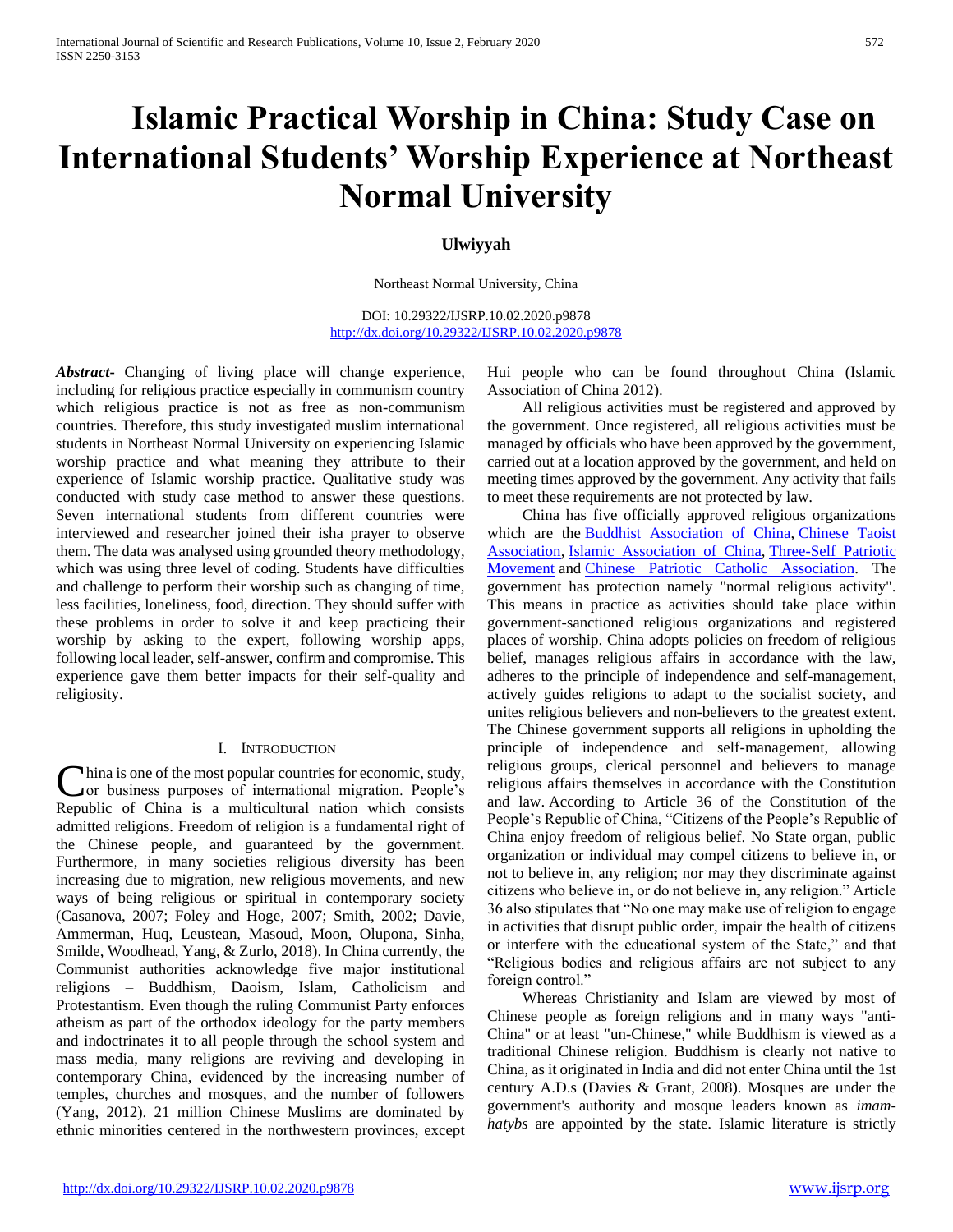controlled and Muslim children are especially targeted for government controls.

## II. THEORITICAL FRAMEWORK

#### **Islamic worship**

 The main purpose of Allah created human and jinn according to *Adz-Dzaariyaat*, 56-58 is to pray to Allah (God). *Ibadah* is an [Arabic](https://en.wikipedia.org/wiki/Arabic) word which means service or servitude. In [Islam,](https://en.wikipedia.org/wiki/Islam) *ibadah* is usually translated as "worship", and *ibadat*—the plural form of *ibadah*—refers to Islamic jurisprudence (*[fiqh](https://en.wikipedia.org/wiki/Fiqh)*) of Muslim religious rituals. In English term, Islamic *ibadah* is usually translated as "worship" and means obedience, surrender, and devotion to [God.](https://en.wikipedia.org/wiki/God_in_Islam) Islamic jurisprudence concerns on the rules governing worship in Islam or the religious worship obligation that apply to all Muslims when they are in the age (mature) and have a healthy body and mind. This is distinguished from other subjects of jurisprudence in Islam which are commonly known as *muamalat* (interpersonal transactions).

Every good deed of muslim is considered worship. However, this worship has different level commanding of performing it. *Farḍ* is an *[Islamic](https://en.wikipedia.org/wiki/Islam)* term which denotes a religious duty commanded by [Allah](https://en.wikipedia.org/wiki/Allah) (God). *Fard* can also mean 'the ruling means the thing which is so obligatory that one is not relieved of the obligation until he fulfills it, it is called *fard*. If this thing is a part of worship, the worship will be void without it, leaving it out is a major sin'. The Figh distinguishes two sorts of duties, that are individual duty or *farḍ al-'ayn* relates to tasks that must be performed by every muslim, such as daily prayer (*salat*), and the pilgrimage to Mecca at least once in a lifetime (*hajj*); and sufficiency duty or *farḍ alkifāya* is a duty which is imposed on the whole community of believers (*ummah*), such as caring of *janaza* (corpse). The individual is not required to perform it as long as a sufficient number of community members fulfill it.

 In Islam worship or *ibadat* include the pillar of Islam; declaration of faith (*shahadat*), ritual prayer (*salat*), observed five times every day at appointed times, with prescribed preparations (ritual cleansing), prescribed movements (standing, bending, prostrating, sitting) and prescribed verses, phrases; alms (*zakat*), customarily 2.5% of a Muslim's total savings and wealth above a minimum amount known as *nisab*, which is based on income and the value of all of one's possessions; fasting (*sawm*), the abstention from eating and drinking during daylight hours, especially during the [Islamic holy month](https://en.wikipedia.org/wiki/Islamic_holy_month) of *Ramadan*, and pilgrimage to Mecca. The annual [Islamic](https://en.wikipedia.org/wiki/Islam) [pilgrimage](https://en.wikipedia.org/wiki/Pilgrimage) to the holiest city of the Muslims, and a [mandatory religious duty](https://en.wikipedia.org/wiki/Fard) for Muslims that must be carried out at least once in their lifetime by all adult [Muslims](https://en.wikipedia.org/wiki/Muslim) who are physically and financially capable of undertaking the journey, and can support their family during their absence.

#### **Immigrant Religious Activities**

 Immigrants living out of their country birth, considering the outsider status and lack of accommodation of Islam in Western Europe, Muslim immigrants may feel more alienated to stay there (Just, Sandovici, Listhaug, 2014). In addition to the ideal of brotherhood among Muslims, Islam also seems to able to bridge cultural distance with a set of underlying values. In spite of the linguistic, ethnic, political, and social differences throughout the Islamic world, there are series of dietary requirements, prayer

routines, and other factors that work to bind Muslims from different cultural backgrounds.

 Islam emphasizes on unity in all facets of life. It is not surprising that, despite coming from various cultural backgrounds, Muslims around the world share not only the same basic Islamic beliefs (in the Oneness of God, the Qur'anic revelation, and so on), but also similar habits, such as dietary laws and greeting formulae. In spite of the vast differences in culture between the various Islamic countries, there exists an underlying bond that unites Muslims wherever they may be.

 According to Hu (2016), in light of the oppression of various religions during the Mao's Era and the ensuing softening of religious policies by allowing for certain religious freedom since the 1980s, mainland China serves as a good case to test this theory. The Mao generation, arguably, grew up in completely anti-religion social-political order, where the violent suppression of religious activities since the 1950s and the eradication of all kinds of religions from the entire society during the Cultural Revolution significantly reduced people's opportunities to learn about and practice religion (Goossaert and Pamler, 2011; Nedostup, 2010). In addition, the official ideology of atheism that institued after 1949 attached considerable political sensitivity and risk to religious adherence to ordinary citizens. In this regard, the Mao's generation faced dramatic constraints upon their religious life that was imposed by the state. In contrast to the Mao's generation, the youth cohorts raised in the Reform Era have more, although still limited, freedom to get access to various religions relative to their parents, since, as we discussed earlier, the state control over the religious market in the Reform Era has been loosened. Moreover, in the Globalization and Information Era, more recent cohorts, in relation to their parental generations, are more adept at using multimedia or internet to get familiarized with different religions, both foreign and native ones. These new historical conditions intersect with the development process of the Reform-Era adolescents, implying that the younger cohorts, on average.

 Religious involvement is important for the old since it serves for them as an important source of life meaning and helps senior persons cope with the hardship in the later life (Atchley, 2009). Indeed, for many migrants, religion plays a fundamental role in terms of identity references (Warner, 2000) language, traditions, and ways of practicing the faith may differ greatly according to the country of origin. Hence, there is often a high degree of social encapsulation among different Muslim sub-groups (Peach, 2006). Even if mosques constitute the principal symbol of the Muslim presence (Immerzeel & Tubergen, 2013). According to social influence theory, individuals are affected by the religiousness of people in their social network: parents, relatives, spouse, neighbors, teachers, co-workers, and so on (Sherkat, 1998; Sherkat and Wilson, 1995). In more religious contexts and networks, individuals are more likely to become and remain religious themselves, due to socialization, reinforcement of norms and values, monitoring and social sanctioning. Also, in more religious networks, people might be involved in religious activities to please significant others (e.g., parents, spouse) who value participation in such religious activities (Sherkat, 1998; Sherkat and Wilson, 1995). Likewise, in Dutch society which is more opened, immigrants found to be more and more exposed to the secular norms and practices, gradually taking over some of these norms and practices themselves as well (Chiodelli, F. (2015).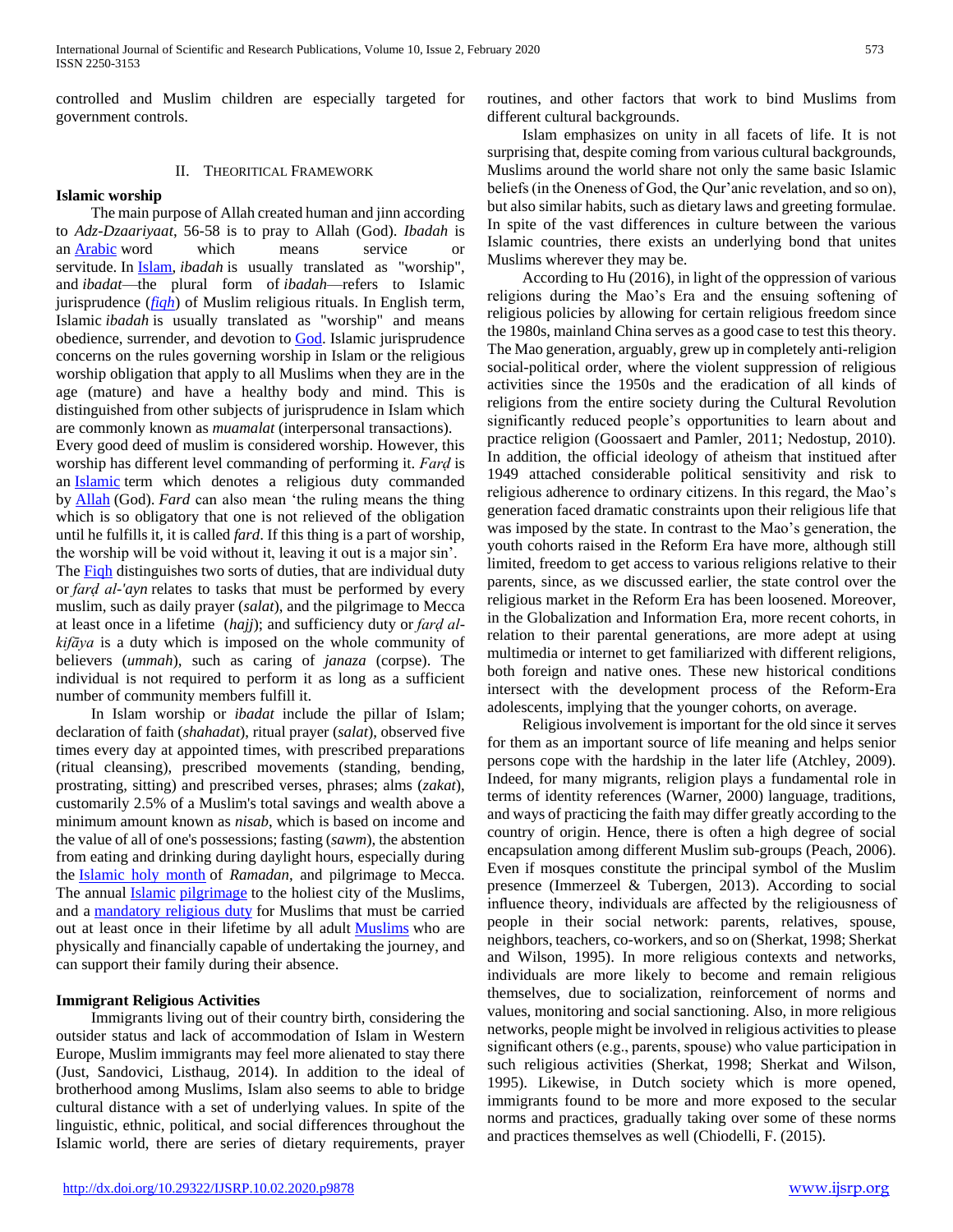#### III. PROBLEM OF STATEMENT

 People in China are mainly Muslim by birth since some Chinese report having converted to the religion. Regardless, Islam holds a prominent place in the faith lives of the Chinese people. It is the third largest world religion in the country after Buddhism and Christianity, with about 20 to 30 million devout believers.

In China Islam is largely restricted to a geographical ares of China, the northwestern province of Xinjiang, and to ethnic minority groups. Thus, most of Chinese people do not necessarily view Islam as a foreign religion, but as being a religion for ethnic minorities. They settled in the Western regions of China: Ningxia, Gansu, Qinghai, Yunnan, and especially Xinjiang. Considerable Muslim populations can also be found in Henan, Hebei, Shaanxi, and Shandong (Gilreath, 2008).

 The concept and purpose of worship in Islam is incomparable with any other religion in existence. It combines the worldly with the spiritual, the individual with the society, and the internal soul with the external body. Worship has a unique role in Islam, and through worship, a person is considered a true Muslim who accords his entire life to the Divine Will.

The importance of worship may be seen in the fact that it has been prescribed by God in all religions prior to Islam. Worship may be classified into two types:

 1) Specific Beliefs, feelings and visible acts of devotion paid in homage to God which He has commanded.

 2) All other acts of goodness generally encouraged in the life of a Muslim.

 Humans are commanded to believe in certain ultimate truths, discussed in the articles of faith. This is the most important aspect of worship. Belief is the basis for what a person feels and does – actions and feelings are a reflection of belief.

 God has commanded that Muslims fulfill certain commands throughout the course of their lives, exemplified in the five pillars of Islam. These have been determined daily, such as the prayer, and annually, such as the compulsory charity and the fast of Ramadan, or as little as once in a person's life, such as the Hajj. There are many other acts of worship prescribed in Islam other than the five pillars, some of which are obligatory and others of which are voluntary, their performance left to a Muslim's discretion.

 Again, when a person spends his day performing specific acts of worship, they are constantly reminded of the purpose of life and their final end, and this in turn helps them to accord their lives to the Will of God, doing what He is pleased with and avoiding what is not He liked.

 Although it may seem to some that worshiping and obeying God is similar to imprisonment and slavery, the worship of God and slavery to Him actually liberate humans from all kind of conquests. A person breaks freedom from the chains of society, peers, and family, and liberates him to please His One True Lord. This is true freedom which results in security and satisfaction. Servitude to God is the ultimate source of freedom.

In praying, there are *sarat* (requirement) and *rukun* (pillar) that should be applied in order to reach particular level. *Sarat* is thing that should be fulfilled before doing an activity. If the *sarat* is not completed thus the activity is not *sah* (acceptable). *Rukun* is a thing that should be done in performing an activity. It means that *rukun* is a main thing, if it is not done, the activity is not *sah*. *Batal* (invalidated) is incompletion the *sarat* and *rukun*, or in correct *sarat* and *rukun*. If an activity does not, complete this *rukun*, the deed will be invalidated.

 International students who were coming with cross-cultural background will face new environment with different condition and situation from their own environment that they were living before. Thus, it brought new experience for them to practice their worship in China during their study. In this study, researcher aimed to investigate how is muslim international students experience their worship in their daily life, and what meaning they attribute to their experience of Islamic practical worship.

#### IV. METHODOLOGY

 This study is qualitative research design which uses a case study approach combined with grounded theory. A case study means that this study is based on an in-depth investigation of a single individual, group, or event to explore causation. To accomplish the goal, researcher selected seven (7) muslim international students of Northeast Normal university (NENU) as participants of the study. Researcher used convenient purposeful sampling to collect the data from them. They are muslim students who are practicing prayer in congregation for *Isha* time. Among participants are graduated students, 3 master students and 4 Ph.D students who are coming from different countries which have different muslim environment and culture, age, level of education, length stay in China, and foreign experience. Three of them are female and four are male, range age of them is from 27 to 35 years old. The participants come from countries which have muslim majority, such as Siria, Egypt, Indonesia, Uzbekistan and Nigeria and muslim minority such as Thailand. Three participants already have foreign experience before coming China to muslim countries and non-muslim countries such as Malaysia, Australia, Singapore, Malaysia, Saudi Arabia, France, Cambodia, Myanmar, Indonesia, and Laos. Participants' life in China is from one to five years.

 From the seven participants, six of them were coming from muslim majority countries, Indonesia, Siria, Egypt, and Uzbekistan which the muslim population around 80% above until 98%. Only one participant was coming from minority muslim country, Thailand with total muslim population about 5%. However, in home town that participants live in is not totally muslim majority or 100% muslim population. Zain, participant from Indonesia was living together with Christians in his hometown. Zain, Hasan, and Tamimah had experience visiting non-muslim countries, but all of them ever visited muslim countries as well.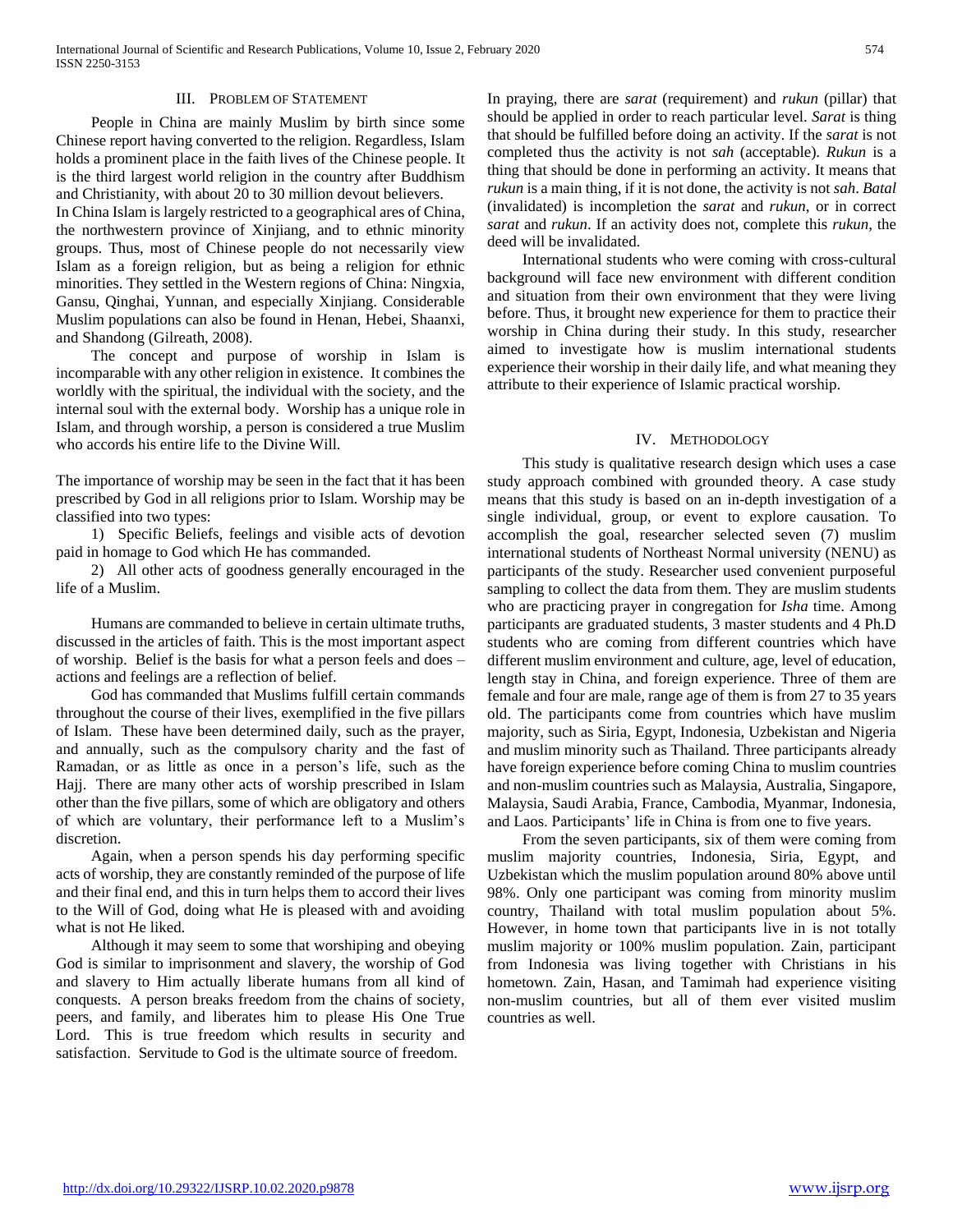| <b>Name</b> | <b>Gender</b> | Age | of<br><b>Level</b><br><b>Education</b> | <b>Nationality</b> | <b>Staying</b><br>in<br>China | Foreign<br>experience | <b>Visited</b><br><b>Country</b>                         |
|-------------|---------------|-----|----------------------------------------|--------------------|-------------------------------|-----------------------|----------------------------------------------------------|
| Anwar       | Male          | 31  | Ph.D                                   | Indonesia          | 5 years                       | Yes                   | Malaysia                                                 |
| Zain        | Male          | 27  | Master                                 | Indonesia          | 2 years                       | Yes                   | Australia,<br>Singapore,<br>Malaysia                     |
| Janah       | Female        | 32  | Master                                 | Nigeria            | 1 year                        | N <sub>o</sub>        |                                                          |
| Aishah      | Female        | 27  | Master                                 | Siria              | 3 years                       | No                    |                                                          |
| Adin        | Male          | 33  | Ph.D                                   | Uzbekistan         | 4 years                       | N <sub>o</sub>        |                                                          |
| Hasan       | Male          | 30  | Ph.D                                   | Egypt              | 2 years                       | Yes                   | Saudi Arabia,<br>France                                  |
| Tamimah     | Female        | 33  | Ph.D                                   | Thailand           | 5 years                       | Yes                   | Malaysia,<br>Cambodia,<br>Myanmar,<br>Indonesia,<br>Laos |

 They were collected through semi structured interview of approximately 25 to 45 minutes in length at international student dormitory of Northeast Normal University and sharing experience about Islam in their own country that was always done after prayer through non-formal speech in length 5-7 minutes.

 The interview was conducted in two languages, Indonesian and English language. Indonesian language was used because interviewee was Indonesian, and the participant, Anwar was student who majored in Chinese language instruction. Then, researcher translated it into English. For other participants are in English. The material of interview was about Islamic life experience in participants' country, other country and in China on their problem of practicing fardhu worship and how to solve the problem, their view to see and feel the experience of performing worship in China. However, researcher mostly highlighted on their experience of performing *fardh* worship.

 Through interview researcher recorded to transcribe, however, one participant namely Hasan did not allow interviewee to record it, thus, interviewee only noted the conversation between them. This interview was used as a primer data. To measure trustworthiness of finding, researcher did member checking strategy by providing participants an opportunity to read transcript and preliminary analysis.

 For the second instrument data collection, researcher only joined the agenda (non-formal participant observation) by joining one of participants' agenda that is *isha'* (evening) prayer every night.

 The data were analysed using grounded theory methodology, which was using three level of coding. *First,* open coding which involves breaking down the data and beginning the process of categorization; *second,* axial coding takes initial categories and makes further comparisons that describe relationships between categories; *three,* selective coding saturation coding is examined,

which means that further analysis produces new information or need for additional categories. All the data are captured and described by key categories, and a core category emerges that tells the central story of all participants as a group.

#### V. FINDINGS

#### **Worship Experience in Mainland**

 The participants who came from middle eastern countries mostly conducted their religious activities in the mosque. Although there are many religious groups however, they are living together, and mosque proposes several types of agendas and activities that can be involved by muslims around the mosque. Thus, mosque is not only place for prayer, it is used as a place to organize other activities. Muslims there learn Islam from the mosque by *talaqqi*<sup>1</sup> with teacher, they discuss together about their problem of religious or social life and solve the problem according to Islamic perspective. In addition, muslims have sheikh's<sup>2</sup> contact to discuss with if they have problem in anytime. Thus, they can contact them and discuss through messaging or coming to his house anytime. It makes them do not have serious problem with their daily life related to practical worship.

 Thee mosque also organizes Islamic activities including *fardhu* worship and *non*-*fardhu* worship, such as prayer five times, *sunnah* prayer, paying *zakat* (tax), distributing *sadaqah*. Thus, people can do Islamic activities there as well as do Islamic worship together. It can be said that mosque is the Islamic centre for middle-east life.

 Other participants from Indonesia, they do not have religious environment. Anwar, although he lives together with muslim people, the personal Islamic practice in his area is not as strong as middle east area due to the living area which is located in

<sup>1</sup> talaqqi is learning Islamic teaching through meeting immediately face to face between teacher and student.

lead shalat, share Islamic knowledge

 $\overline{a}$ 

<sup>&</sup>lt;sup>2</sup> sheikh is like a muslim teacher and leader which usually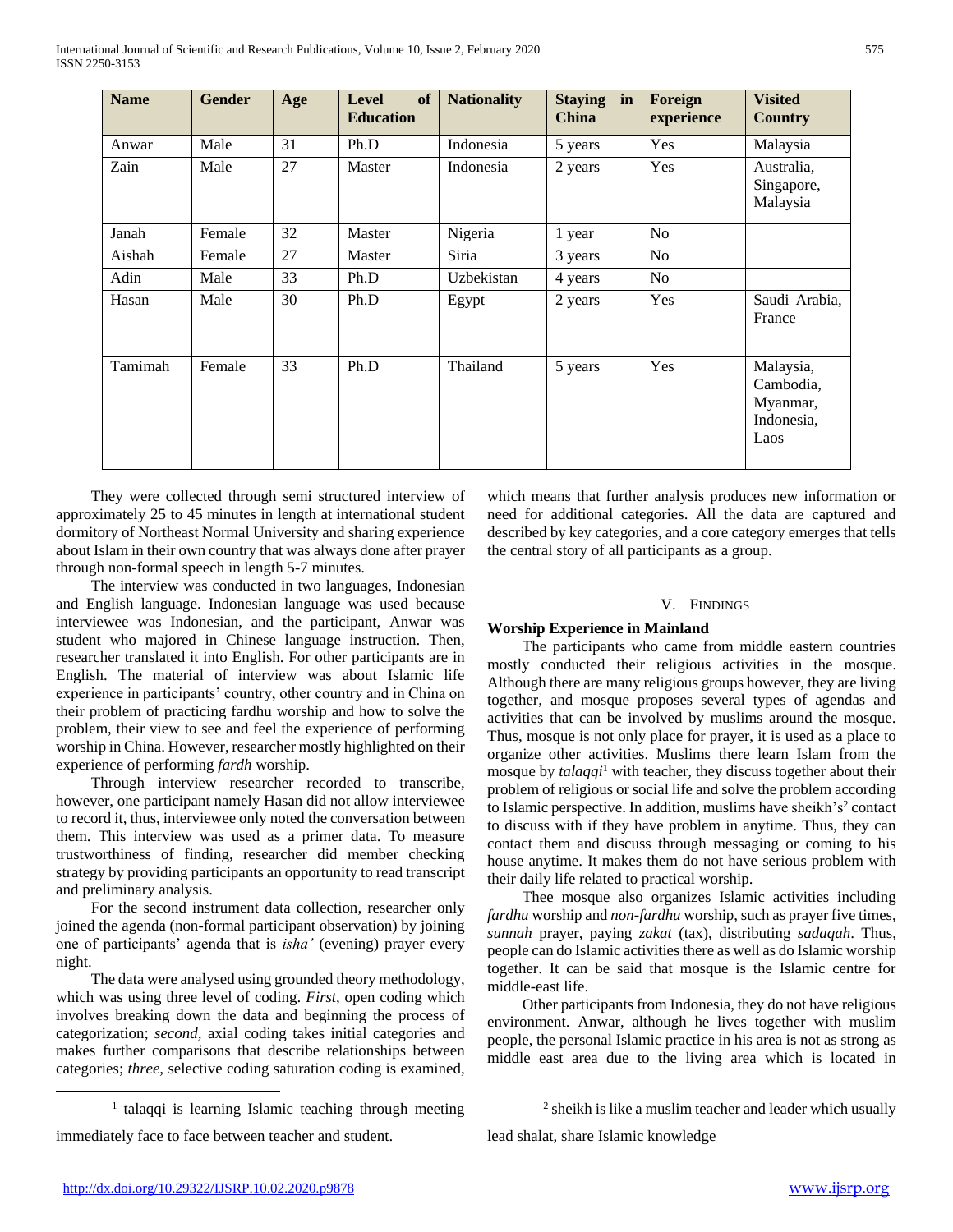mountainous area. Mountainous area in Indonesia is well-known as not religious area. However, More than 90% of citizen there are muslim. In addition¸ common Islamic practices such as prayer in congregation, paying zakat are offered at mosque, and also still have other traditional Islamic practice such as other muslim in Indonesia are doing. They recite *wirid* (*du'a*/ prayer) after finishing *salat*, reciting *qunut* (additional prayer) in *subuh* (dawn) prayer, reciting *tahlil* (prayer) for people who have passed away, and reciting *manaqib* (biography) for special purpose. People in that place can perform and practice very well, however, comparing to other regions of Indonesia, their religious activities are not as strong as other places. Islamic activities are just offered there. Willingness and desire to perform are based on self-consciousness In other part, Zain who lives together with Christians can find access to perform worship easily. The actual condition is almost similar with Anwar's environment. But the difference is he lives together with people with other religion. They live in harmony and respect each other. Interestingly, some mosque and church are located in the same area, and somehow they are face to face or neighbouring. Both mosque and church use speaker in some situation, but they can put in appropriate time which does not interfere with each other. Thus, respecting is not only letting the others to perform their duties, but also giving comfort to the others to do their duties as long as does not offend each other.

 Other muslim countries, Nigeria and Uzbekistan, the government gives the freedom for the citizenship to perform their worship as well. Nobody will not care and judge about individual practice. Place for doing worship is easy to find. However, in Uzbekistan performing worship is more stringent with government regulations. People only can pray in the special place provided for prayer such as *musalla*, mosque, and home. According to the government's rule, public places are not permitted to perform religious activities. Also for holding big Islamic meeting, people should get permission from the government, and the procedure is complicated which attaching very clear purpose and description of agenda. On the other hand, the government regulates muslim's need very well, such as opportunity to pilgrimage, measurement for paying zakat and so on. Thus, Uzbek muslims have the same way in performing the branch of worship (*furu'*). It is in contrary with Nigeria where many religious groups are there. People can choose to which religious group the want to perform their way of worship. Different individual can perform the same worship in different ways.

 Country with small muslim population, which Tamimah comes from, Thailand is not easy to get public facilities for performing worship. However, she lived in the area of muslim majority that makes her familiar with Islam and can perform worship easily and well. Facilities which is similar to muslim majority countries are provided there such mosque, place for studying Islamic teaching as well as muslim countries environment. However, contrasting condition will be found out of this area, which most of people are non-muslim, thus, halal food, mosque are difficult to find. Even in public places, only very few number of public provides comfort for muslim.

# **Worship Experience in Foreign Countries**

 The participants who had foreign experience before coming to China, traveled to Islamic religious country which is Saudi

Arabia, muslim majority countries which are Malaysia and Indonesia, and non-muslim countries which are Australia, French, Laos, Cambodia, Myanmar, and Laos. In Islamic religious country, participant found that everywhere worship activities can be found. People are organized to perform their worship. Like on time prayer, people will stop their activities and come to the mosque to pray. Although it is particular difference from other Islamic religious country, however it clearly illustrates that this kind of country concerns and cares about Islamic practice. The mosque is the place of life, which means mosque has big role in human's life. Life for preparing to be alive in the world as well as in here after which becomes more concern.

 Countries with muslim majority provide easiness for muslim in public area such as mall, station, restaurant, hospital and school that are equiped with convenient facilities for muslim to take the ablution¸ pray, and study Islamic teaching. These places are completed with musalla, separated place for taking ablution, prayer clothes for women. By looking at people's agenda in these countries, they will have free time from the activities on prayer time. No one postpone worship performance because of business work or study. However, it does not mean that individual religious activity is organized like in Saudi Arabia. People are free to perform their worship, but to honor them, in time prayer, people will stop their activities even for very short time.

 In this area, *madrasah* (Islamic school) is easy to find. Children can learn Islam in this school after they finish formal classes in primary school or high school. Children take a rest for a while for going home, then continue to study at *madrasah* around 2 to 5 o'clock. They do this activity every day except on Friday, because Friday is s holy day for muslim people.

 In non-muslim country muslim facilities are difficult to find, however the government of these countries never banned them to perform worship. Some of conveniences associated with Islamic culture will be found in the area which there is muslim staying there. Muslim usually try to build the mosque and make a muslim restaurant in order to help muslim who are travelling and passing that area. When there are no muslims in one area, there are almost no muslim facilities.

#### **Worship Experience in China**

 Living in a country where religion is not practiced by indigenous people will have different experience than in the society which has religious practice, more over if the particular religious is also practiced in that new place. China provides new experience for muslim foreigners who consider the practice of religious ritual.

#### *Worship Problem*

 Regarding religious activities in communist country that all religious activities are organized by the government and under government's control is gives different experience. Moreover, for new comers such as foreigners that will stay for long time.

## 1. Timing

 Prayer time is being the biggest problem for muslim international students. Prayer time changes significantly almost every day due to the extreme season in Changchun. Thus, muslim there cannot arrange their prayer time in advance well. In a different season, time to pray dawn prayer is very different. On winter, the time can be at 6 am, but on summer will change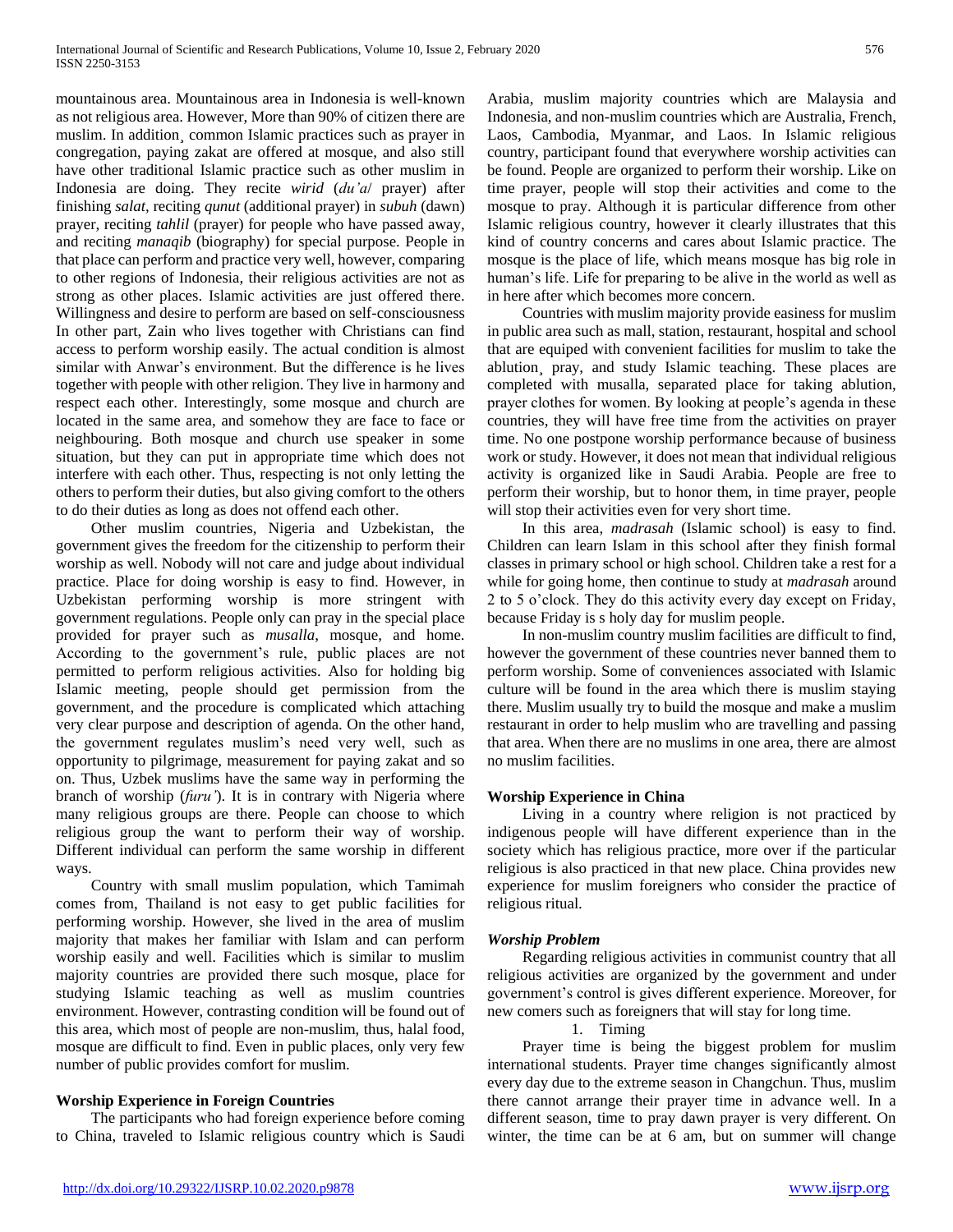significantly until 01.30 am. Therefore, for somehow, participants will be late to perform the prayer on time because of this situation.

 In addition, not only for prayer, but for other big Islamic festivals, such as *Ramadan* and *Eid fitr*, there is no clear information from the local muslim leaders. People need to be proactive to find this information. However, with the length of China's territory, no explanation about which territory that can follow one decision and which one which should follow other decisions. Therefore, when *ahong* (leader) in particular place see the date of first *Ramadan* or *Eid*, but other place does not see it, people are confused by this situation. Because no firm explanation on which part of Chinese area that can follow it, and which cannot. It does not something that describe diversity, but people's ignorance. Not all of muslim foreigners coming to China are religious with adequate Islamic knowledge.

 In other side, all of the agendas do not consider prayer time. The student needs to be aware for their needs. For many occasions, students have agenda in prayer time. If this agenda is important which means related to their academic activity, they will perform their prayer late. They choose to combine 2 prayers time in one with *jama'* or *qada'* way. However, this condition happens to *Jum'ah* prayer as well. Whereas, performing *jum'ah* prayer in masjid is must (mandatory) for every man. But, masjid is not available inside the campus. It is far out of the campus. So, men students should suffer with this serious problem.

## 2. Facilities

 Although every public place provides toilet for people, but it does not give convenience for people to have toilet there. The toilet provides less water, not closed and not separated between male and female. When woman opens her veil for taking ablution in the same toilet with male, her *aurat* (body) can be seen by male. People just can do ablution in sink. Inside toilet, no water is available, and the condition of toilet is dirty. In addition, most of female toilet in China is using half door. Female muslim does not feel convenient with this condition.

 It can be continued with facilities to do worship. Less public worship places is being major complaint of muslim students. Although they can practice their worship anywhere, however, not all places are clean. Because muslim is minority in the campus or in Changchun, thus, performing worship in public place attracts people's attention. Moreover, in public places, such as airport that there is security, he will tightly supervise everyone who is doing alien activities. As well as common people, will see strangely muslim's deed which gives inconvenient feeling for him/her. For women, this condition gives them bad feeling. They always try to find corner place that is empty from people passing around. Or the second choice for muslim with this, many of them, even if female or male is coming back to the dormitory to perform it. As a result, they are late to pray on the time. Or they do two or three prayers together in one time. This often happens when students have class or important meeting with teacher, supervisor, or joining the conference.

#### 3. Food

 Every single part of muslim's life is regulated by Allah. They have to obey His rule in order to perform their daily worship well in order to be accepted by Him. Including the way for eating, Allah commands muslim to select the halal and good food. Halal means that the food is not containing materials from pork, dog, blood, something making drunk, and carcass; processing the food in good way; and getting the food from right way. Northern part of China is less muslim population. Therefore, to find halal food restaurant is rather difficult. Muslim students prefer to cook than to buy food from restaurant. For strict muslims, if they need to buy food outside, they will make sure that the restaurant is halal restaurant. For not strict muslim¸ they will just ensure that the food does not contain pork. However, again, if they join in some agendas that provide them food, they will choose plant foods. This kind of challenge makes people to be more aware with their responsibility.

## 4. Direction

 All international students live in the same place, international students' dormitory which is located far from mosque. To get the direction of Ka'bah, all muslims use the muslim worship application. It is used inside the campus and outside the campus (wherever they are). However, sometime, the direction is inaccurate. People may use the same direction application, but the result is different. They may face different directions even in the same place. If they meet each other in the same place they can compromise which one is regarded as a direction, but if they do not know each other they can perform this worship in different direction. And if they know that they have different direction, they will discuss to correct the mistake.

## 5. Discrimination

 Muslim is a minority in China, thus muslim is seen as different from other common people. Apparently, they wear different clothes, have their own culture and performance. Moreover, for international students who have already very strong appearance by considering the Islamic teaching which they have already had before coming to China. Male students who do not have Islamic symbols in their appearance have no discrimination experience. However, all of female participants wear veil, and they have this experience. The experience is getting angry from locals, rude reminder to put off the veil, or not getting public services. Once, Tamimah stopped taxi more than one hour and got rejected from all taxis. Then she asked her friend to stop for her. It did not take time for her friend to stop the taxi. Her friend advised her not to wear black *gamis* (gown) when going out to avoid negative thinking of people. For somehow, people see muslim with rude view. Most of these experiences are happening out of the campus. Only very few case happened in the campus. And the level of this discrimination is not as strong as outside. For other international students who are not muslim, they respect muslim, and never treat muslim in bad way.

#### 6. Loneliness

 Performing duties alone makes people more independent, however it also affects individual's motivation to do and finish it. As Al-Ghazali's said that *iman* (faith) can increase and decrease at any time. Thus, people should be conscious with their self and recognize their own emotion and faith. People who are living together will get advices from the others. Living alone means that an individual need to control his self by himself.

 One married participant, Jannah often felt extremely lonely because she is the only girl from her country. Especially, in precious moment such as Ramadan and Eid fitr the level of loneliness will increase highly. To overcome this situation, she often attends Friday prayer at the mosque to find new muslim friends. Another participant, Aishah, spends most of daily activity in lab for her experiment. However, in the time which she is coming back to the room, she just fills up the time by doing good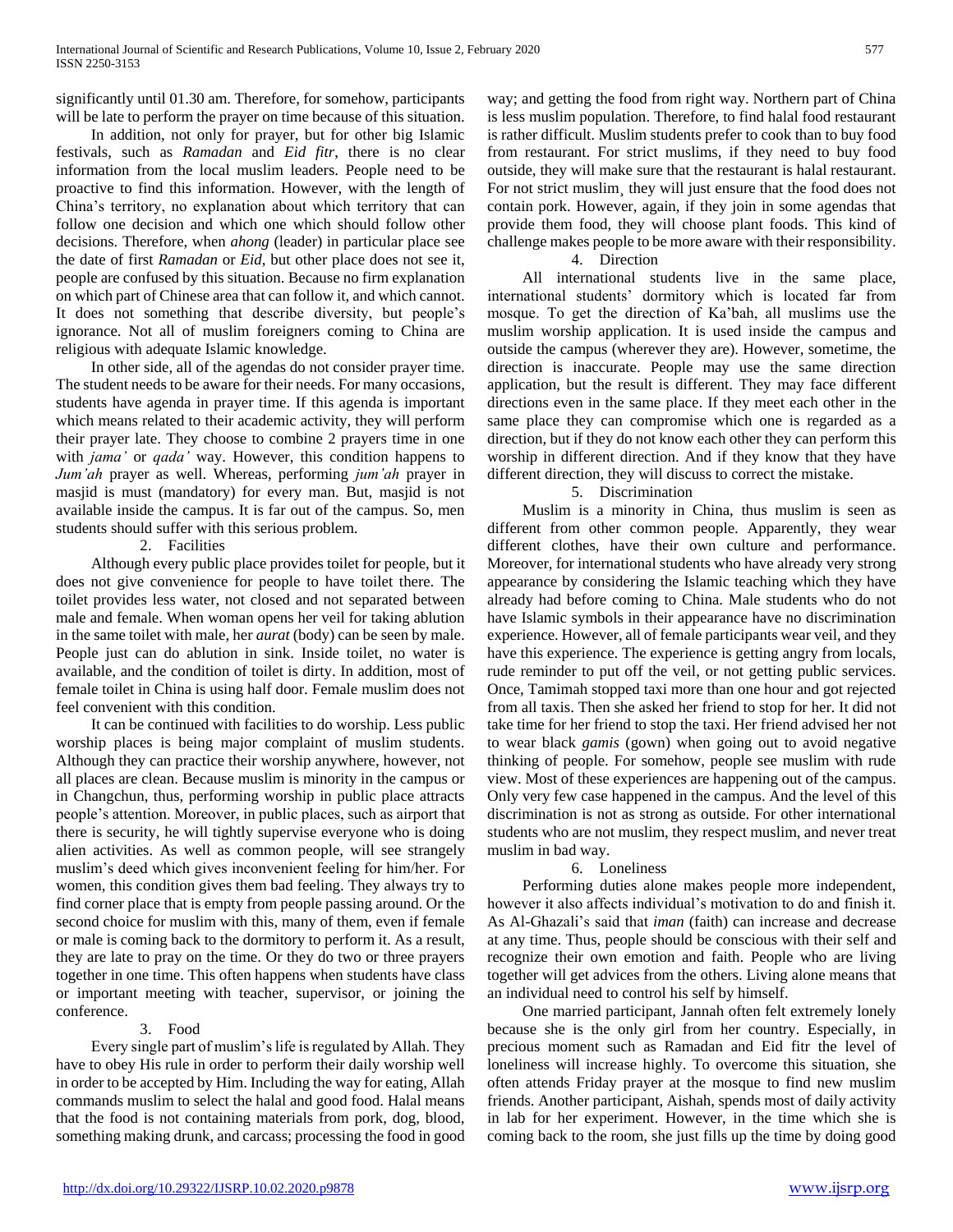activities such as reciting the du'a or al-Qur'an or sleeping. These activities are selected to keep their study and worship duties.

# *Challenge of Performing Worship*

 Allah says in Qur'an that Allah does not charge a soul except with that within its capacity. Everything that people do will have any challenge to do. Persistence to keep doing the best thing shows the strength of individual's *iman*. Muslim international students on performing their practical worship face many challenges.

1. Keeping prayer on time

 Due to extreme weather in the local area of Changchun, and over lay of activities time with prayer time, less number of muslim students still keep their time on time. Zain always brings his prayer math to keep his prayer on time and not to leave it in its time. He finds an empty place to pray, even if will there is person will see him, he will keep doing this. It also will be good chance for him if he can share religious experience to other people.

Business for academic work, make some people always stay at night that makes them late to perform dawn prayer. Time to pray cannot be predicted as like constant time that happens almost in the same time every day. It always changes anytime. To keep dawn prayer on time, people need to arrange their schedule well.

2. Surviving with the season

 Extreme weather, especially on winter makes people suffer from this situation in various ways. Obligation to keep doing prayer, five times a day, with spending most of the time in campus, brings different experience. Wearing very thick clothes while taking ablution for woman is not easy to do. In this season, people try hard to keep their wudhu when going outside.

### **Solving the Problem**

 People with limited knowledge cannot answer all issues and phenomenon they face. A new life in a new environment supposes people to adapt and deal with new situation. Muslim international students solve their religious problem by several ways, as follows;

1. Ask an expert

 "So ask the people of the message if you do not know" (16: 43). God has clearly told people to ask people who are expert if they do not know about something that is unclear. A participant from middle-east country still keeps contact with his colleges in his country. When he finds the difficulties he will share with his country mates who have same problem and discuss with the expert of Islamic teaching in his country.

 He described clearly about the condition what he faced in order to get the answer and solve. The problem solving of what he reached will be applied as a guideline for his worship during in China. Here, he commits not to follow a part of the guideline or some parts only, but in total. Following in some parts will make people ease and play with the rule of worship. Even though, some time he has big contra idea with major muslims around him, he will keep going with what he believes in as long as his decision is based on acceptable source.

# 2. Using worship app

 Most of new comers who do not have sufficient experience to stay in the similar country suffer more with daily worship guideline. An easy and practical way to overcome this problem is using application that can be handed out by each individual and can be used anytime he/she needs.

 People use this application to get guideline for prayer time, *qiblat* direction, and Islamic calendar. However, people will choose the guideline that they are belonging to what kind of religious *mazhab*. Because it will affect their way to perform. If they do not find any application with their criteria, people will follow the nearest *mazhab* and apply it for their worship guideline.

3. Self-answering

 All of participants had lived in religious environment. Therefore, they have basic Islamic knowledge. According to Islamic teaching, everything which is halal and haram is clear. He commands to avoid and leave something which is unclear. In order not to make life more difficult, Jannah applies this article in her life.

# 4. Following local imam

 Before coming to China, some students already had advice from muslim scholar from their countries that people should follow local leader if there were any. Because local imam is who knows the condition of Islam in that area. As foreigners with limited knowledge and experience, should respect that imam. Some of them precede local imam's decision and guideline than worship application. In Islam, people's deed is according to their knowledge. Islam pays more attention on how is the way to get this knowledge and where it comes from, hence this knowledge can be accounted alongside Allah. Thus, imam/ leader has high position for muslim people than any other source of knowledge, moreover something that can be accounted like an application. Application is used in exigent condition, where people do not know anything. But if they have some colleges with local imam, they are better to follow local imam. It makes a sense that as long as they are living there, they will join mosque's activities. And mosque activities will be conducted based on imam's knowledge.

5. Confirm and Compromise

 One kind of problem that international students solve the problem with this way is when they are facing two important choices. Such as male students who have class on Friday prayer time, they will weigh how important is this class. Some cases they will ask for leave in some meetings but not all, or they still join, change the prayer with *duhur* (midday) prayer. They consider that it is *rukhsah* (remission) from Allah. They leave this prayer not because of their intention not to join but their other duties.

# *Values of Worship Experience*

 Every experience has values that can be taken. This value can be reflected to everyone for their life although for different cases. It can be taken from the main meaning of value, and applied in the life.

1. Respect different *mazhab* and practice

 Different ways to practice in *furu'* (branch) because of different *mazhab* more opens people's view to see the different thing. As long as the difference is not on *tauwhid* (divinity) or faith will be acceptable. Indeed, somehow people can experience to perform worship in other ways. They respect to see the difference and practice the difference. Even though each individual does not have the same *mazhab*, and their way to practice for somehow is different, but they are opened to worship together. Even if, they belong to someone's follower who belongs to other *mazhab*. It is experienced them. All of them are interested in this point. If someone finds very unfamiliar thing, he/ she will not hesitate to question about this practice, hence by this experience they can learn and share each other.

2. Seeing real practice not only material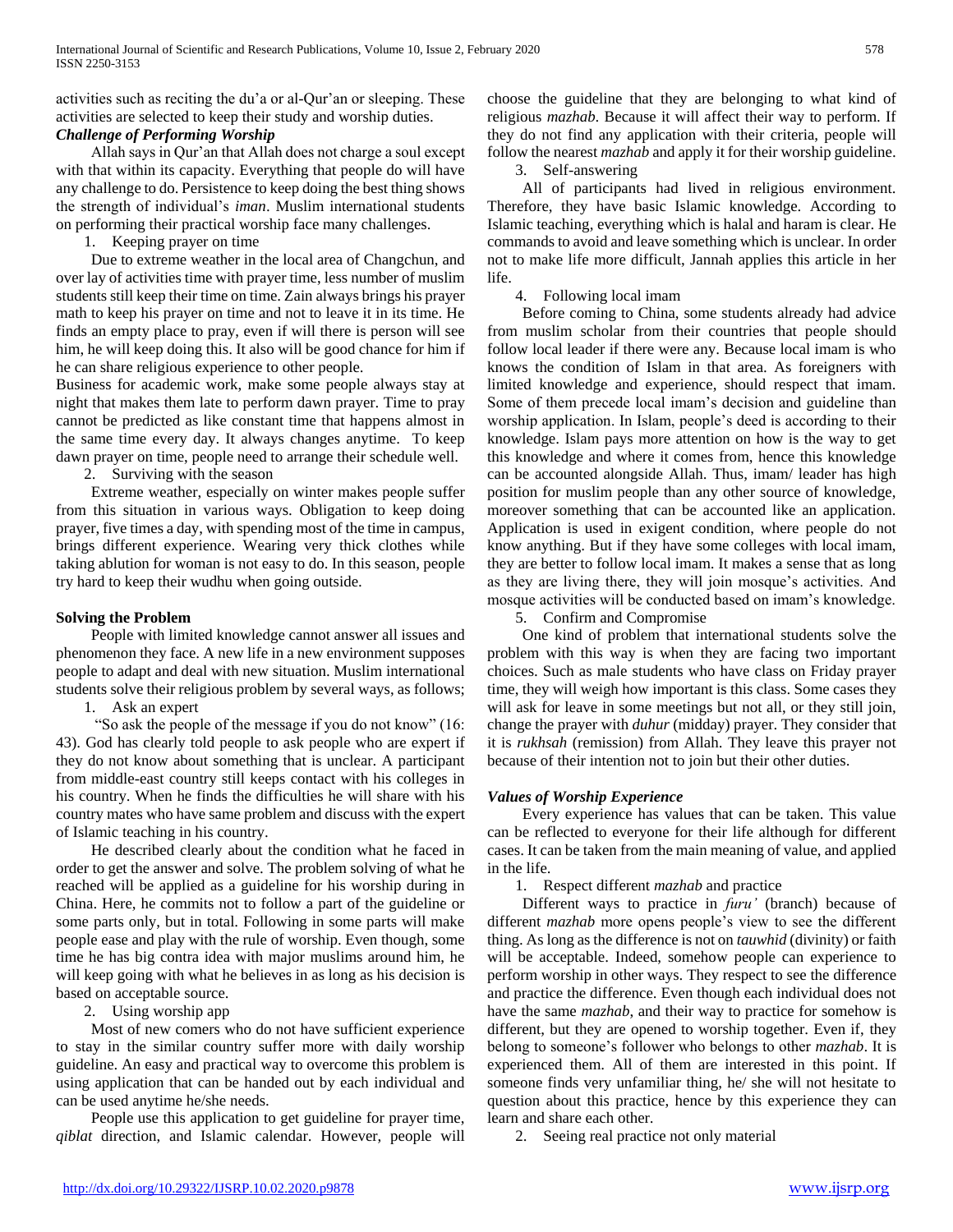Most people in general, they only understand well one kind of *mazhab* that they belong to. Although they learned and heard something about other *mazhab*, but in real life they never see and practice. Because the area where they live will apply the same *mazhab* as well. Thus, what they know only theory, not practice. Their tolerance is not really applied in their life. However, in this environment people can see with their eyes about different practice. Their learning is through experience.

3. Valuing local muslim's struggle

 Foreigner students who have already experience of performing worship well and easily in their homeland still find many challenges and difficulties to perform in China. However, they find some of Chinese muslims that means they have more challenges and difficulties than international students, but they still struggle to add more their knowledge and good deed. To have perfect worship life is not totally easy but the power of faith that could calm the mind and heart are still tried to gain by them. It gives moral value for international muslim here to help them as much as they can, and add their knowledge in order to share with them about Islamic teaching that full of peace.

4. Strengthhening the faith

 Although no one cares about individual's deed and action, but every muslim still keeps their duties without commanding. Indeed, by seeing the real life of Islam in China, that many muslims still have low knowledge about Islam, it brings around attention to help them by sharing and strengthening their faith. It implies immediately for those who is doing this. He/ she will feel better if their deed represents his/her saying. Hence, they start to do good deed together. The more people do not care about them, the more opportunity they can do to help each other.

#### VI. DISCUSSION

 This study aims to interpret international students' experience on practicing Islamic worship in China and what it means they attribute to their experience of Islamic practical worship. From the interviews with seven international muslim students it was found that all participants gain new experience to practice their worship in China, even though they have many difficulties and challenges, however it strengthens their belief to the God and their care for Islam. This finding is not in line with previous study conducted by Tubergen, (2013) that migration brings change on religious performance following the environment's condition. However, this change is different. In China this change tends to be more positive and religious with its freedom, in contrary his finding showed that migration negative change, which means that religious level of people decreases due to the freedom of each individual. Majority of study related to this topic investigated to Christian (Hu, 2016) and common immigrant (Just, Sandovici, Listhaug, 2014), not in specific sample. Thus this finding told the experience of specific group.

#### VII. CONCLUSION AND RECOMMENDATION

 The finding of this study suggested that every individual has similar experience with their practical worship. Cultural and religious background brings particular different experience. It makes them wiser and respect for new thing, and gain much

knowledge that can be obtained from different experience. Their religiosity increases in other part of religious angle, such as hikma (wisdom), *muamala* (relationship with people). However, this result only collected through the interview as a premier data and non-formal participant observation in one kind of agenda to get more the data. Thus, gaining more information through formal observation to validate the concordance between or among different instrument will enrich the findings.

 The participants of this study were representative of eastern culture who had almost similar characteristics of social and religious interactions. For future research, researcher recommends to compare the experience of religious practice from eastern and western representatives. Also the number of participants is small, and representative of participants with Islamic minority community is not balance with the others who have Islamic majority community. Thus, reflection of the study can be explored more deeply.

#### **REFERENCES**

- [1] "Government and Religion in China". University of Tennessee Honors Thesis Projects. http://trace.tennessee.edu/utk\_chanhonoproj/1184.
- [2] Atchley, R. C. (2009). Spirituality and aging. Johns Hopkins University Press.
- [3] Casanova J (2007) Immigration and the new religious pluralism: A EU/US comparison. In: Banchoff T (ed.) The New Religious Pluralism and Democracy. New York: Oxford University Press, pp. 59–83.
- [4] Chiodelli, F. (2015). Religion and the city: A review on Muslim spatiality in Italian cities. Cities 44 19–28.
- [5] Chiodelli, Francesco. (2015). Equal Treatment in Land Use Planning: Investigating the Ethics of the Transfer of Development Rights. SSRN Electronic Journal. 10.2139/ssrn.2599566.
- [6] Davie, G., T. Ammerman, N., Huq, S., Leustean, L., Masoud, T., Moon, S., . . . Zurlo, G. (2018). Religions and Social Progress: Critical Assessments and Creative Partnerships. In International Panel on Social Progress (IPSP) (Author), Rethinking Society for the 21st Century: Report of the International Panel on Social Progress (pp. 641-676). Cambridge: Cambridge University Press. doi:10.1017/9781108399661.003
- [7] Davies, G & Grant, S. (2008). Righting Wrongs: The Language of Policy Reform and China's Migrant Workers. 10.1142/9789812790507\_0003.
- [8] Foley, M. W., & Hoge, D. R. (2007). Religion and the new immigrants: How faith communities form our newest citizens. Oxford: Oxford University Press.
- [9] Gilreath, Grant S., "Government and Religion in China" (2008). University of Tennessee Honors Thesis Projects. https://trace.tennessee.edu/utk\_chanhonoproj/1184
- [10] Goossaert, Vincent & Palmer, David. (2011). The Religious Question in Modern China. 10.13140/2.1.2728.8965.
- [11] Hu, A. (2016). Changing perceived importance of religion in mainland China, 1990–2012: An age-period- cohort analysis, Social Science Research, doi: 10.1016/ j.ssresearch.2016.10.014.
- [12] Immerzeel, T & Tubergen, F. (2013). Religion as Reassurance? Testing the Insecurity Theory in 26 European Countries. European Sociological Review. 29. 10.1093/esr/jcr072
- [13] Just, A & Sandovici, Maria & Listhaug, O. (2014). Islam, religiosity, and immigrant political action in Western Europe. Social science research. 43C. 127-144. 10.1016/j.ssresearch.2013.09.005.
- [14] Just, A., Sandovici, M. A., Listhaug, O. (2014). Islam, religiosity, and immigrant political action in Western Europe. Social Science Research 43, 127–144.
- [15] Nedostup, R. (2010). Superstitious Regimes: Religion and the Politics of Chinese Modernity.
- [16] Peach, C. (2006). Islam, Ethnicity and South Asian Religions in the London 2001 Census. Transactions of the Institute of British Geographers, 31(3), new